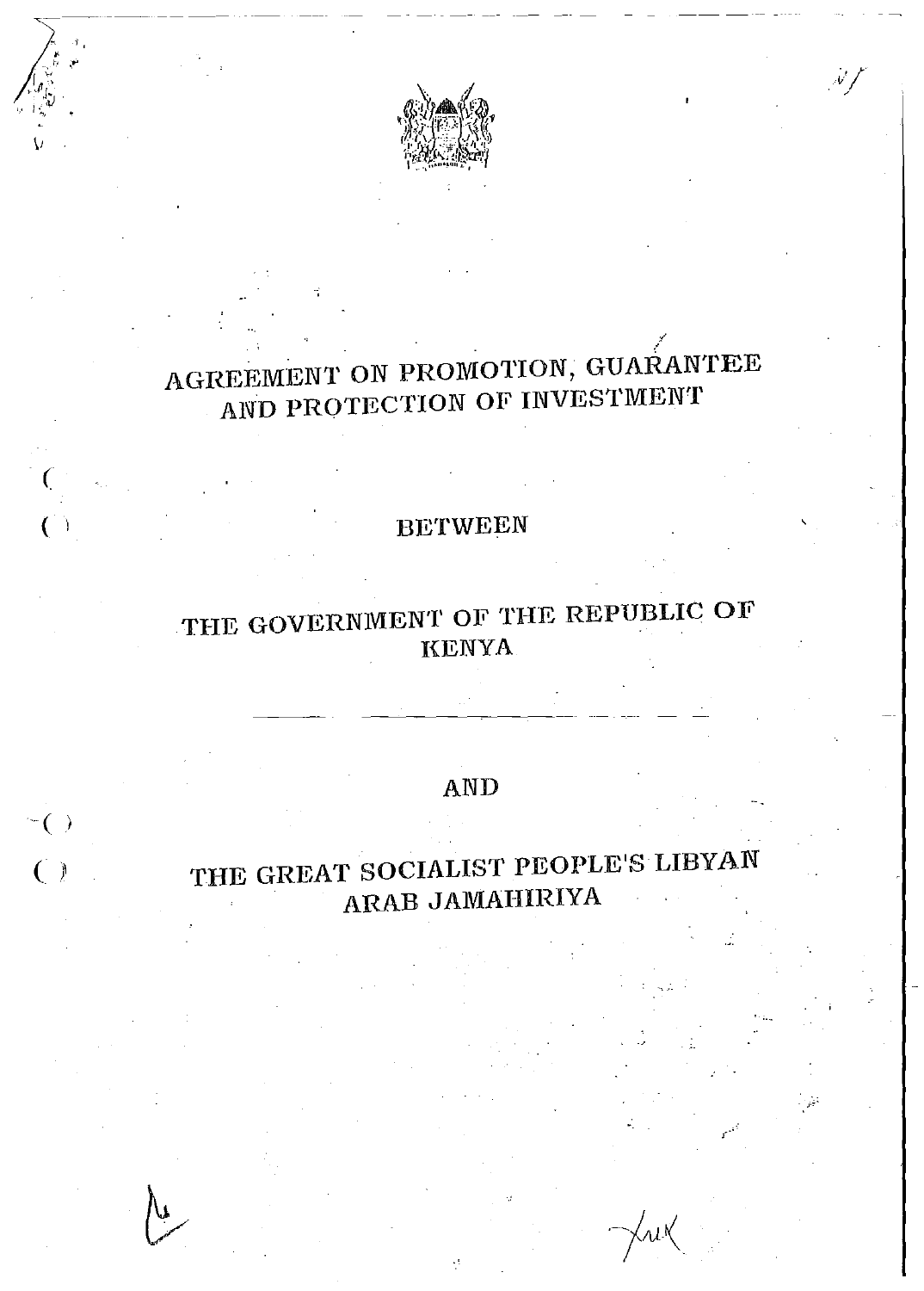

#### PREAMBLE

The Government of the Republic of Kenya and the Great Socialist People's Libyan Arab Jamahiriya (hereafter referred to as "the parties)".

Desirous to create enabling conditions for the purpose of developing their economic relations particularly through investments carried out by investors from either party in the territory of the other party;

Recognizing the fact that mutual promotion, guarantee and protection of such investments would serve to deepen economic co-operation between the two countries;

Convinced of the need to conclude an agreement on promotion, guarantee and protection of investment between the two countries;

Have Agreed as follows:

### Article (1) Definitions

For purposes of this agreement the following expressions shall have the meanings assigned to them as hereunder,

- $\mathbf{1}$ . Investment: Means all kinds of funds owned by an investor from either of the contracting party invested in the territory of the other parties in accordance with laws, rules and regulations of such party and shall include but not limited to the following:
	- $\{\mathrm{a}\}$ Movable and immovable property, such - 85 mortgages, concessions, obligations or leases.
	- Shares, debentures stock, money and share  $\{b\}$ stocks.

Julk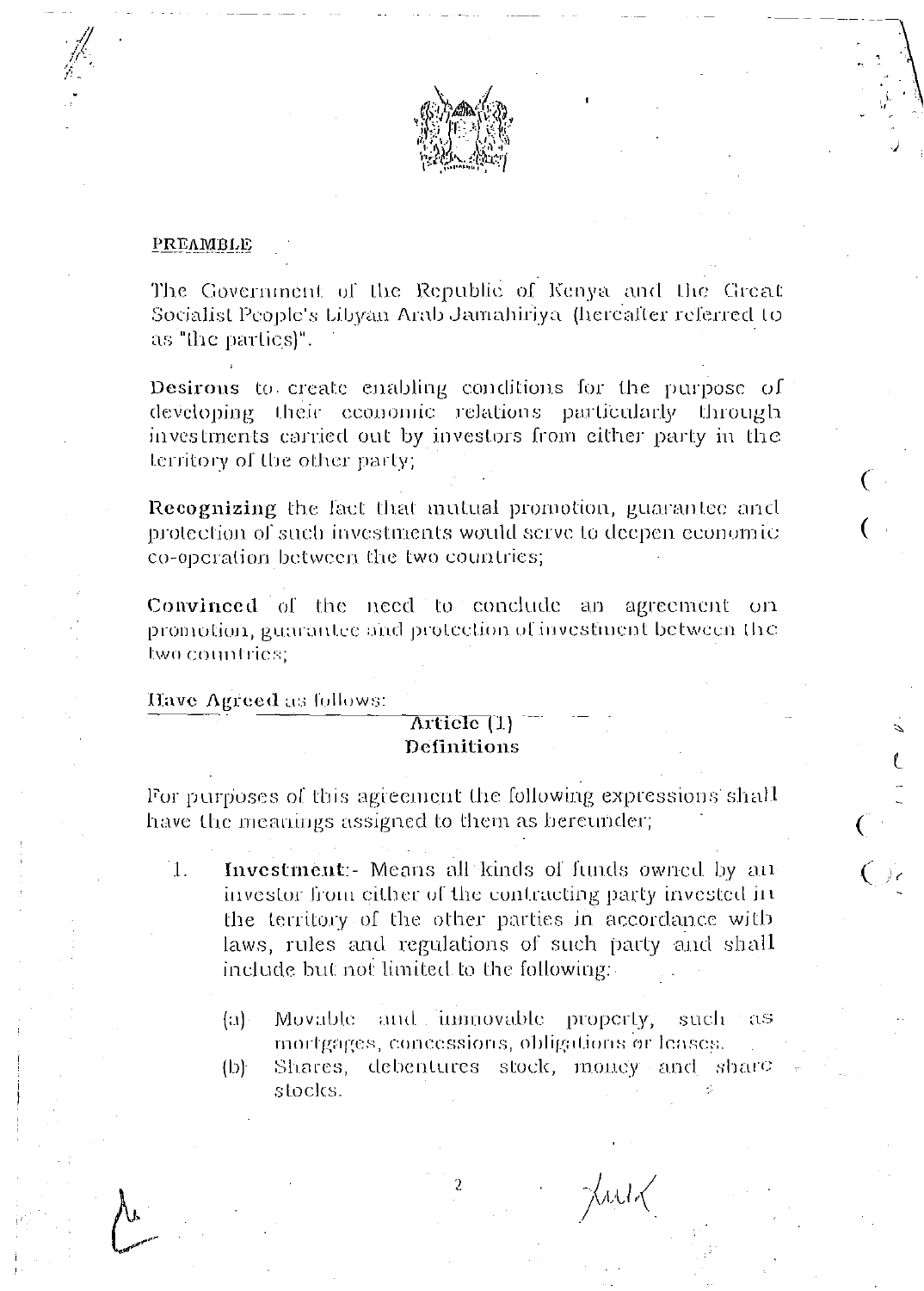

- $\left( c\right)$ Credits, claims or any obligation under loan under another agreement  $\overline{or}$ contract οf cconomical value and relates to an investment.
- Industry and patents rights, including copyrights,  $(d)$ invention patents, trademarks, trade names, secrets, commercial reputation, design, industrial processes and know how.
- Any rights resulted from granting licenses and  $(c)$ authorization or under a contract, in accordance with law including rights for exploration, extraction and exploitation of natural resources.

Any change in form of which the funds are invested or re-invested shall not affect its nature when such funds are appropriated for the investment.

#### $2.$ **Investor Means**;

 $\overline{(}$ 

 $\left( \begin{array}{c} \cdot \end{array} \right)$ 

 $\bigodot$ 

 $\overline{()}$ 

- Any natural person holding the nationality of  $(i)$ either contracting parties.
- Any legal person incorporated or established  $(ii)$ under applicable regulations in the territory of either contracting parties.
- 3. Territory: Means the whole territory which is under the jurisdiction of either of the contracting parties and includes the exclusive economic zone including, seabed and sub-sea and air areas, in which the party exercise its jurisdiction under international law.
- 4. Means - Net payment resulting from the Return: investments and include profits, interests, dividentls, fees, and otherwise.
- 5. Convertible eurrency: Means- Any convertible currency and valid for eash fulfilling in international

Juik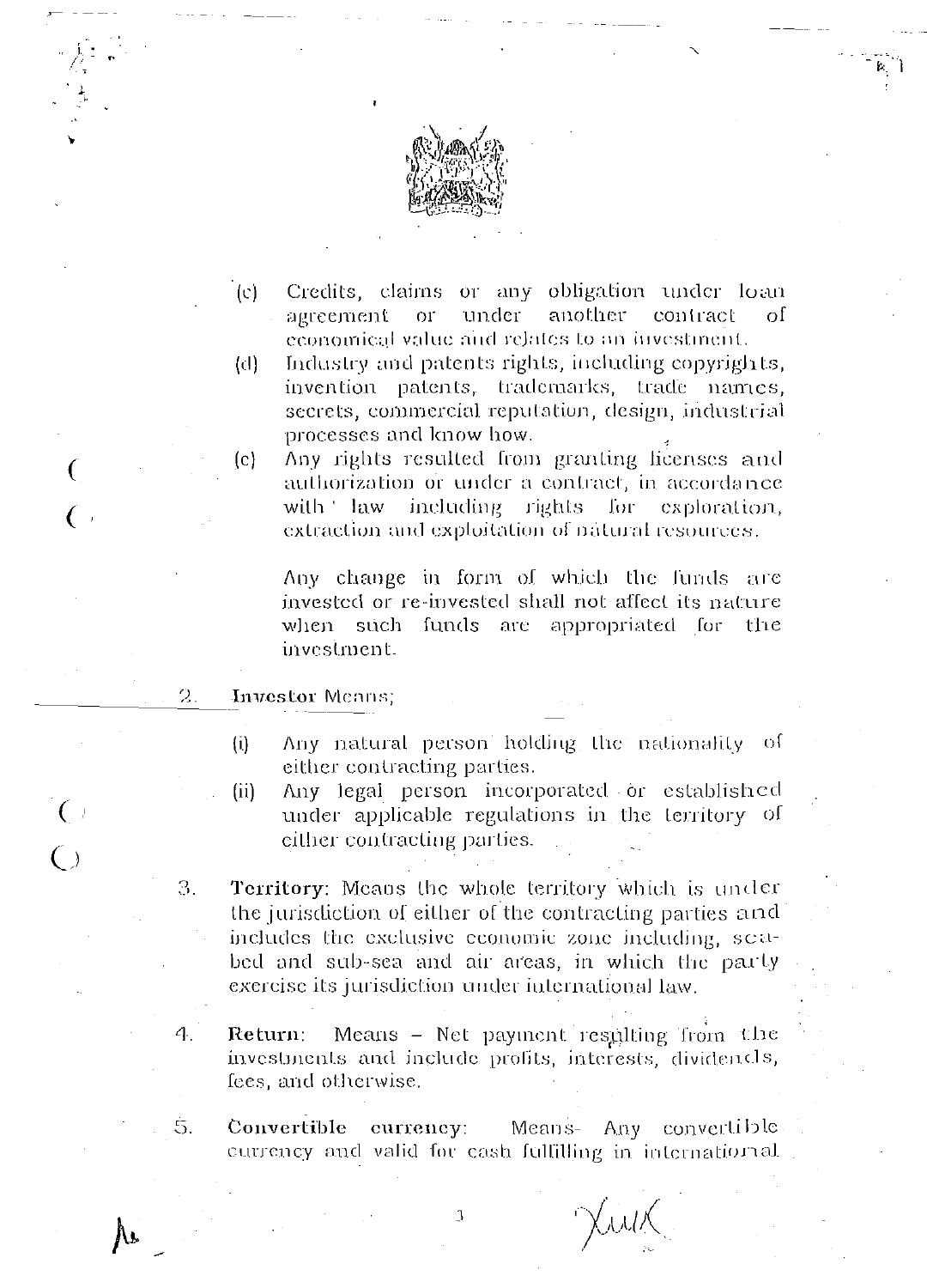

#### commercial transactions and is used in main international stock markets.

#### Article  $(2)$

#### Promotion and Protection of Investments

For purposes of achieving goals of this agreement:

- Both contracting parties shall strengthen and intensify  $1.$ the cooperation between themselves in fields  $\overline{O}$ promotion, guarantee and protection of the investment, which are established in the territory of one party, by the investors of the other contracting party.
- $2.$ Each contracting party shall create convenient conditions for investors of the other contracting party, to carry out investments in its territory legally.
- The two parties shall accord priority in the fields of 3. Agriculture, Tourism, Livestock, Information and Communications. In this regard, the two parties shall facilitate in each other's country, the acquisition of land, licenses and necessary approval.
- Investment of each contracting party shall be treated 각. fairly at all times.
- 5. The investments shall enjoy proper and sufficient and guarantee in each territory protection in accordance with regulations and either of them shall be obliged not to take coercive actions that may lead to damage in management, maintenance, utilization or disposal in investments of another contracting party.

Julk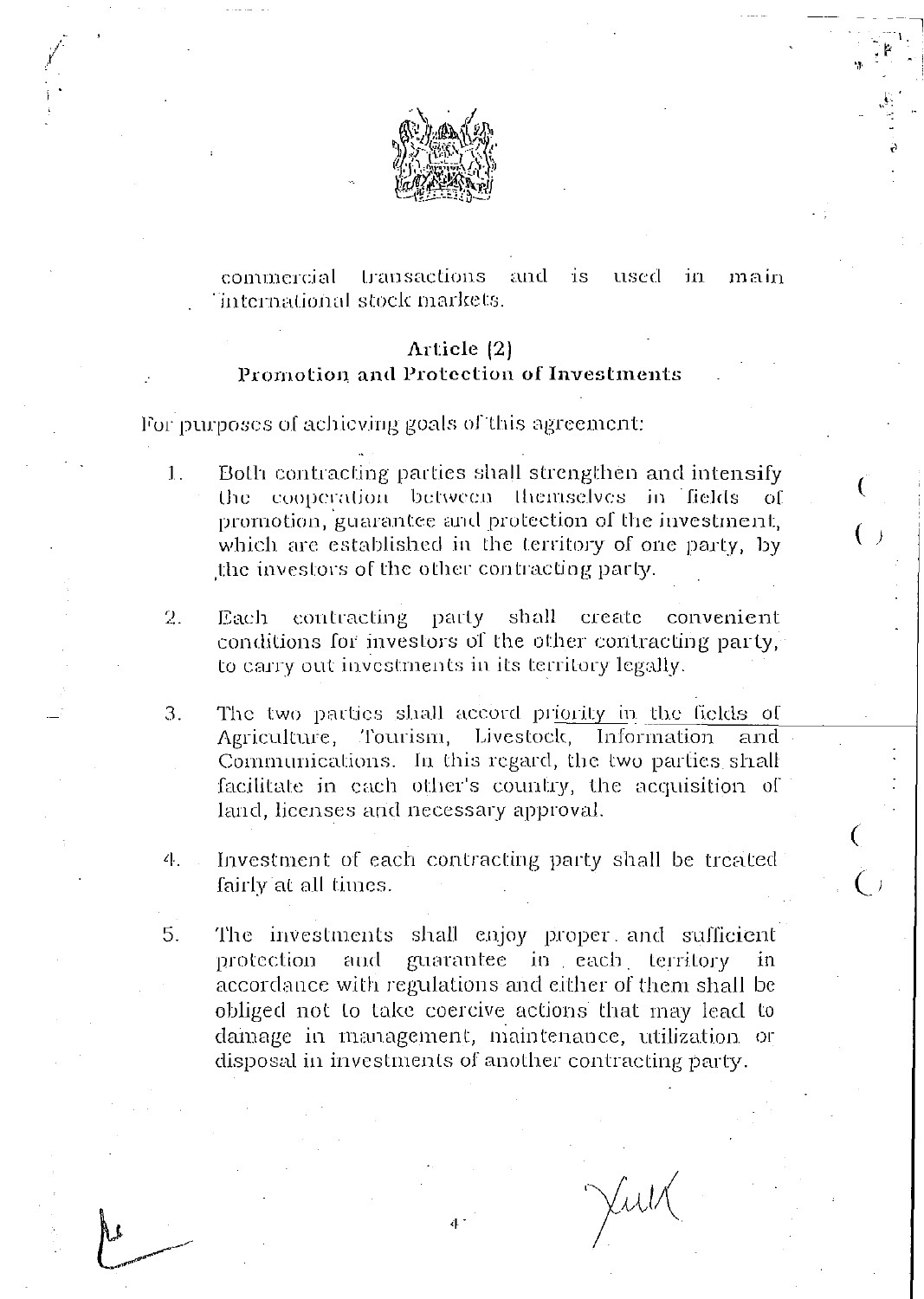

 $\left($ 

2.

'0 *J.* 

 $\overline{C}$ 

 $\overline{C}$ 

 $\overline{C}$ 

#### **Article** (3) **Treatment of more favoured Country**

1. Each contracting party shall provide investors of the other contracting party, treatment of more favoured country which shall not be less favourable than those allowed to investors of a third party, under similar arrangements.

> Each of the contracling party shall provide to investors of the other contracting party in its territory, in respect of management, maintenance, utilization and enjoyment and disposal of their investment, a treatment not less favourable than that it gives to its investors or investors of third party, whichever is more favourable.

The provisions of this agreement, which relate to treatment of more favourable country that is offered to investors of either contracting party or of third party shall not oblige the contracting party to offer investors of the other contracting party any favourable treatment, advantage or favour under the following cases:

- (a) If it is involved in any economic, customs free zone area, common market or in any similar international agreement or any form of regional economic entity, that either of the contracting parties is a member or shall be a 1nember in the future.
- (b) If it is involved in any agreement or any international agreement, related in whole or partially with the tax system.

5

Juk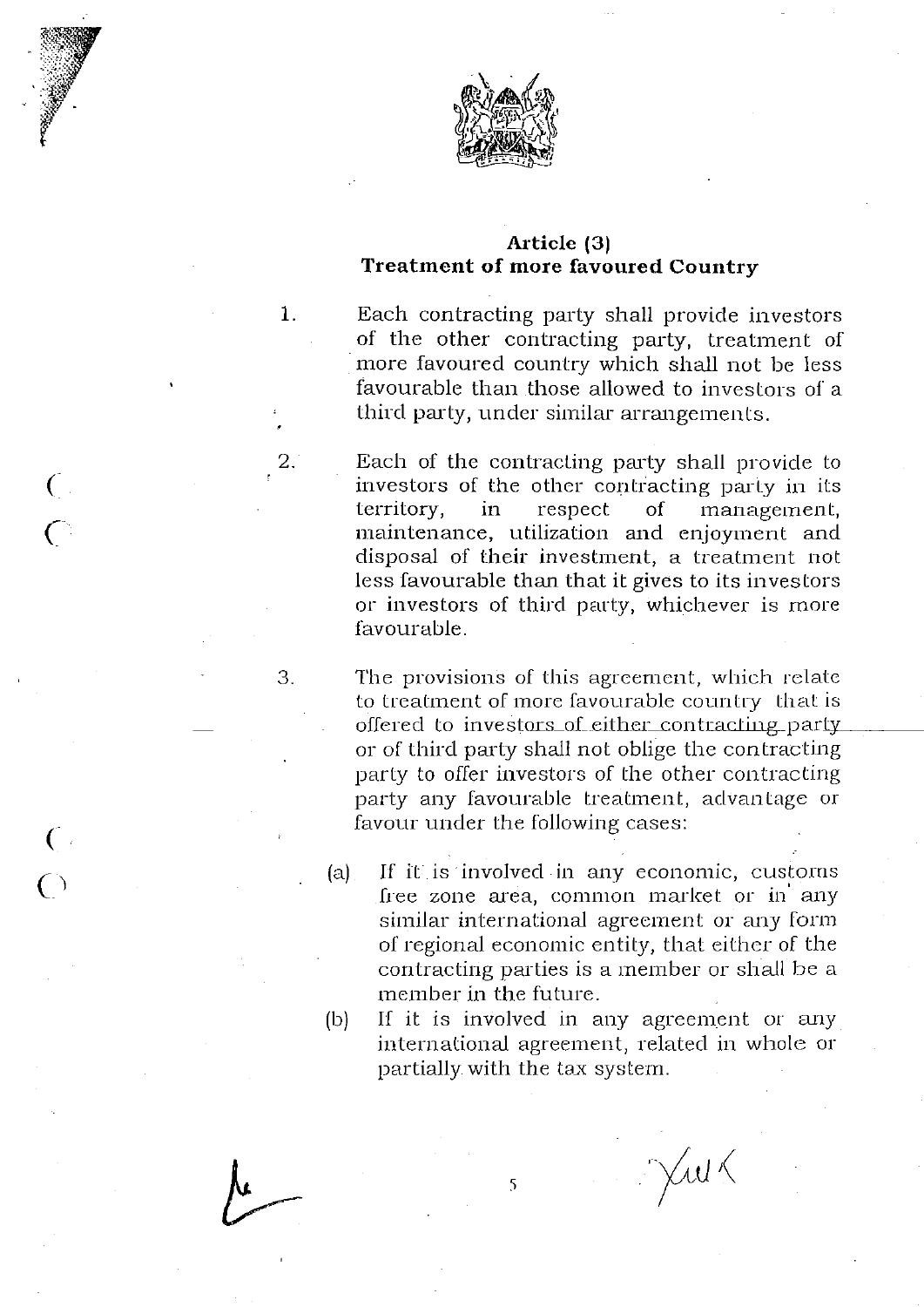

### Article (4) Special International Agreements and Contracts

The investments created between both contracting parties under special international agreements and contracts, shall be subject to that agreement or contract as long as it provides better conditions than those provided for in the provisions of this agreement.

#### Article  $(5)$ . Indemnity and reparation

Each contracting party shall offer investors of the other contracting party whose investments in its territory, is affected by losses resulting from a war, civil war, state of entergency, rebellion, civil disorders, riots or any similar events; a guarantee to restore it to its previous situation, indemnifying or another settlement shall not be less, in magnitude and size than that the contracting party offers to its investors, or investors of third party in accordance with the prevailing laws and regulations.

#### Article (6) **Freedom of Transfer**

- Each contracting party shall guarantee investors of the  $\mathbf{l}$ . other party freedom to transfer freely payments abroad related to its investments in the same currency or in any convertible currency without any delay in regard to:
	- Original investing capital, profits and  $\alpha$ any related payments
	- b. Returns, including income resulting from investment.
		- Due payments, resulting from sale, or partial or whole liquidation  $\sigma$ the investments.
			- Funds appropriated for credits -and loans.

Juik

6

 $\mathbf{C}$ .

d.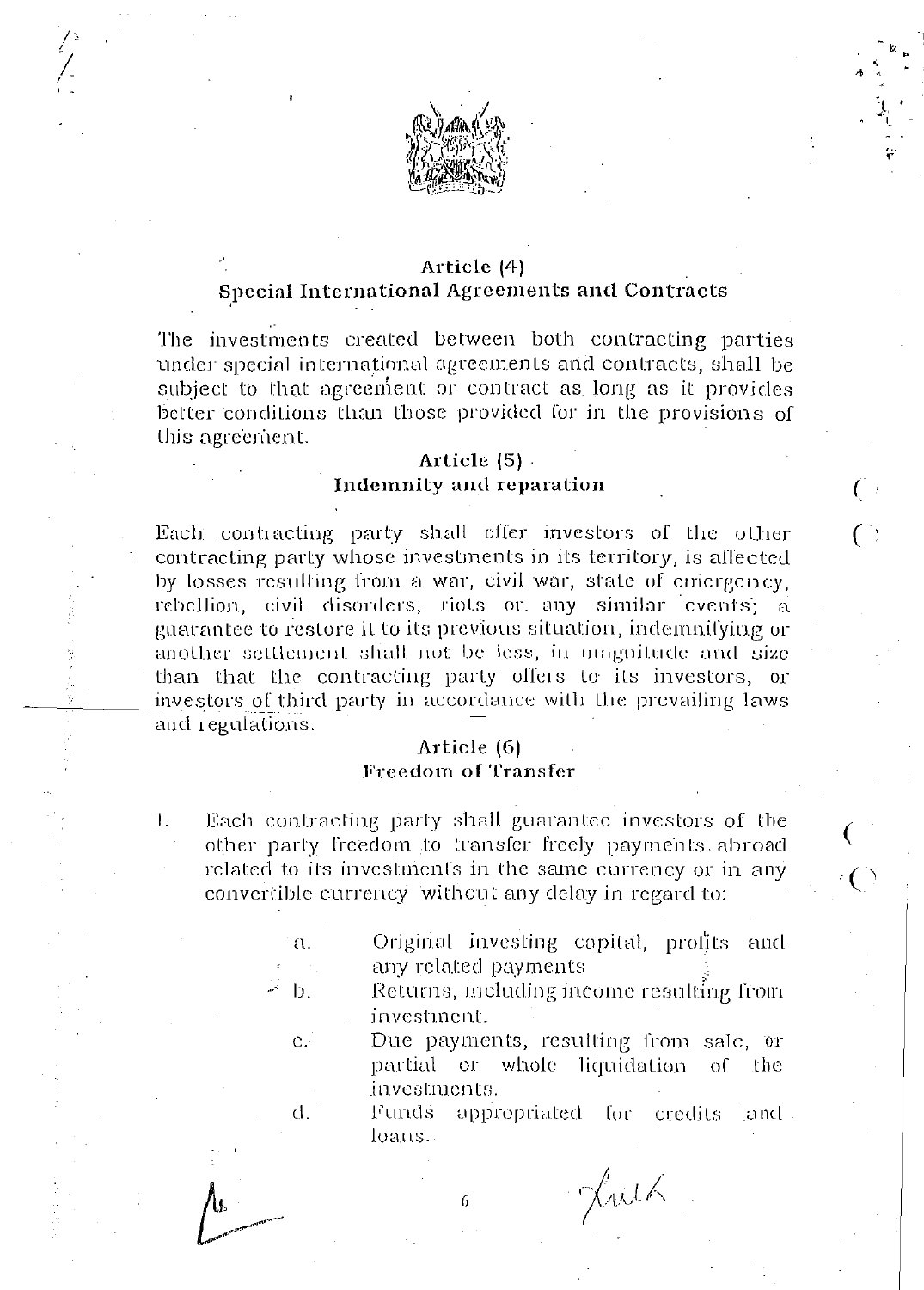

 $C<sub>1</sub>$ 

 $\mathfrak{l}$ .

€

compensation under provision Due. stated in Article (5) of this agreement.

Reasonable amount of income and gains of the citizen of either contracting party employed and authorized to work in relation to the investment.

The transfer of the payments provided in paragraph (1)  $\overline{2}$ . shall be implemented in common exchange rate on the date of the transfer, in accordance with effective exchange transfer of the contracting party that the investment is running in its territory.

#### Article (7) Nationalisation and Expropriation

- 1. Under this agreement, investment of either contracting parties or of its investors, established in the territory of the-other-contracting party, shall not be subject to any actions of limiting its right of property, concession, management or utilization of such investment either temporary or permanently except under limit of effective regulations or by sentence of pertinent courts.
- $2_{\odot}$ Nationalisation or expropriation, directly or indirectly shall not be allowed for investments of each contracting parties or investment of any of its investors in the territory of the other contracting party, except for public interest for that country on non discriminatory basis.
- $\mathfrak{Z}$ . The compensation shall be calculated on the basis of fair market value of the investment for the day preceding the day of taking the arrangement or its declaring and it shall be payable totally and transferred freely outside the territory of the contracting party.

 $\bigvee_{\mathcal{M}}$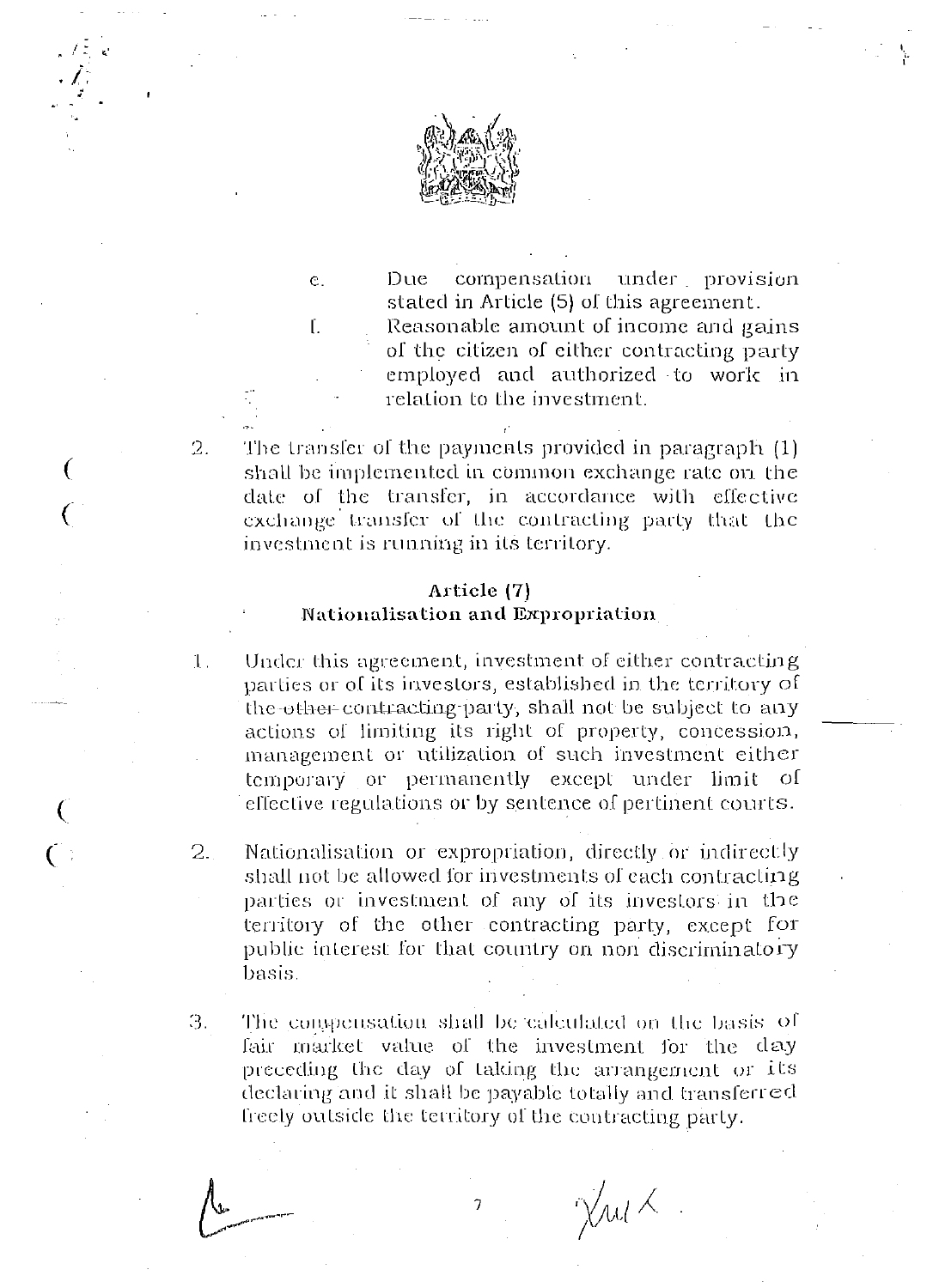

If the subject of expropriation, is a joint project  $\mathbf{4}$ established in the territory of either of contracting parties, the due compensation value, payable to the investor from another contracting party, shall be calculated on the basis of his share in the joint project.

In case, no agreement has been reached between the investor and the hosting party of investment it shall be referred to procedures of settlement of investment disputes in accordance with Article (9) of this Agreement.

#### Article (8) Subrogation

- Where compensation has been paid to an investor of 1. either of the contracting parties under guarantee offered to him for the investment established in the territory of the other contracting party under this Agreement, the other contracting party shall acknowledge receipt of the compensation for the investor, and shall renounce all his rights and claims in full or partial as the case may be under law or legal agreement, and the beneficiary or whoever acting on his behalf in the exercise of such rights, and in the execution of such claims, under the principle of subrogation as entitled to the investor being compensated.
- Any dispute between one of contracting party and insure  $2.$ of investment of another contracting party, shall be settled in accordance to provisions of Article (9) of this agreement.

#### Artiele (9)

#### Dispute Settlement between either party or contracting investors of the other Party

 $1$  .

Any dispute in respect of the investment, resulting between a contracting party and an investor of the other contracting party, shall be sellled amicably.

Juik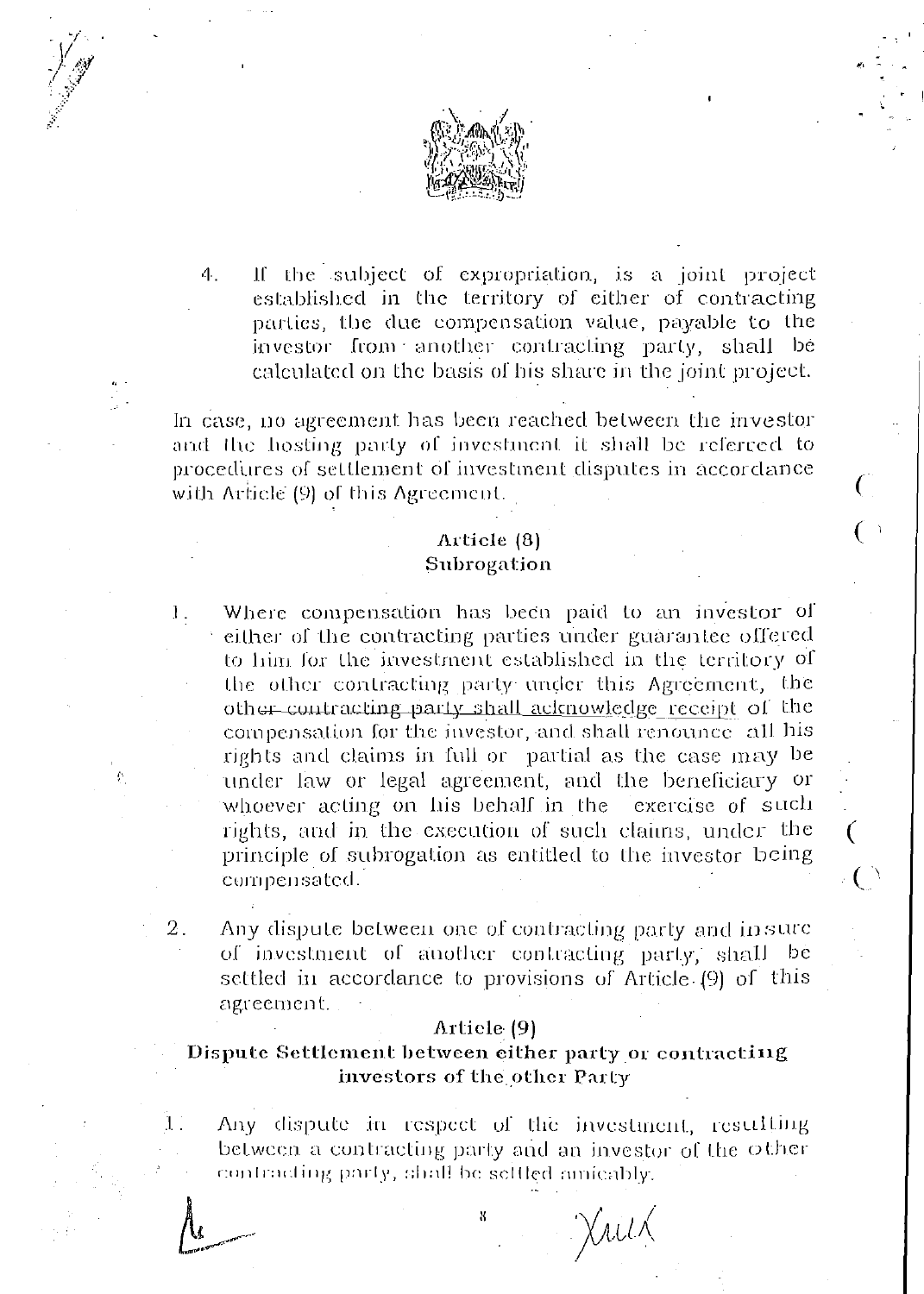

~ ' <sup>~</sup>.. **f** 

•

(

 $\frac{2}{3}$ If the dispute, cannot be settled amicably, within six months from the date of its reporting in writing, the dispute shall be referred for arbitration upon the request of the investor of the other party in accordance with the provisions of Article (10) Para (3, 7) of this agreement. If both parties fail to reach a settlement and without further arrangements; he shall submit an application to the Head of Arbitration Court in Paris for purposes of arbitration in accordance with the provision of international laws.

The arbitration shall take its decisions in accordance with ( the provisions of this agreement under any special agreements concluded in respect of investment and in accordance with provisions of international law.

The decisions of the arbitration shall be final and binding ·to both sides of the dispute and each party shall undertalce to implement it.

#### **Article jlO) Settlement of dispute between two Contracting Parties**

As may be possible, the setllemcnt of disputes resulting between two contracting parties in relation to interpretation or implementation of this agreement shall be by amicable ways.

If the resolution becomes difficult, within six months from date of reporting in writing, by one contracting party, the dispute shall be referred to arbitration upon request of one of the contracting parties.

The arbitration shall be set up as follows:-

9

• Each party shall appoint one arbitrator. Both arbitrators shall elect a third arbitrator a citizen of another country as president of arbitration within

Jry X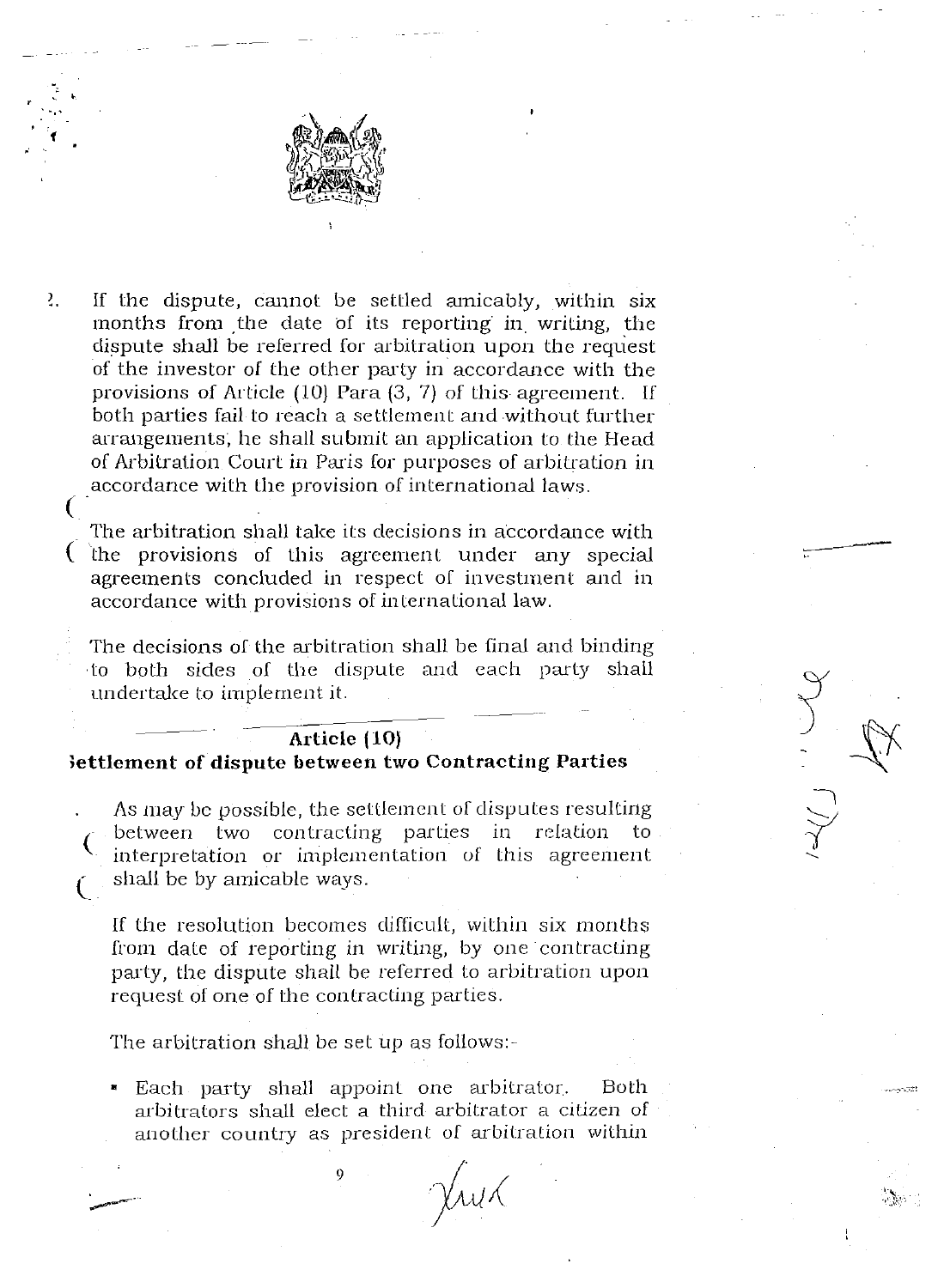

three months and the President shall be appointed within fifteens days from date of reporting by one of contracting parties, wishing to refer the dispute to the arbitration.

- If the terms provided in the paragraph (3) of this article, are not regarded, either of contracting parties shall call the President of International Court of Justice and if he bolds the nationality of one of contracting parties or if there is cause to prevent him from practicing his function, his deputy shall conduct the necessary appointment. If the deputy holds nationality of one of contracting party or there is cause to prevent him from practicing his function, a more senior member of the International Court of Justice, if he is not a citizen of any contracting parties, shall – conduct the. said 'appointments.
- <u>The arbitration t</u>ribunal shall take its decisions in accordance with the provisions of this Agreement principles, and bases of international law. Majority shall take the decisions. In addition, the decision shall be final and binding to the contracting parties.
- $6.$ The members of arbitration shall specify rules and regulations and methods of its functions.
- 7. Each contracting party shall bear the fees for the court and its representative in the proceedings, but the fees for the President and other expenses shall be borne equally between the two contracting parties.

#### Article (11) Amendment

 $1.$ 

4.

Either party this may propose amendment to Agreement.

 $\chi_{\text{old}}$ 

Ю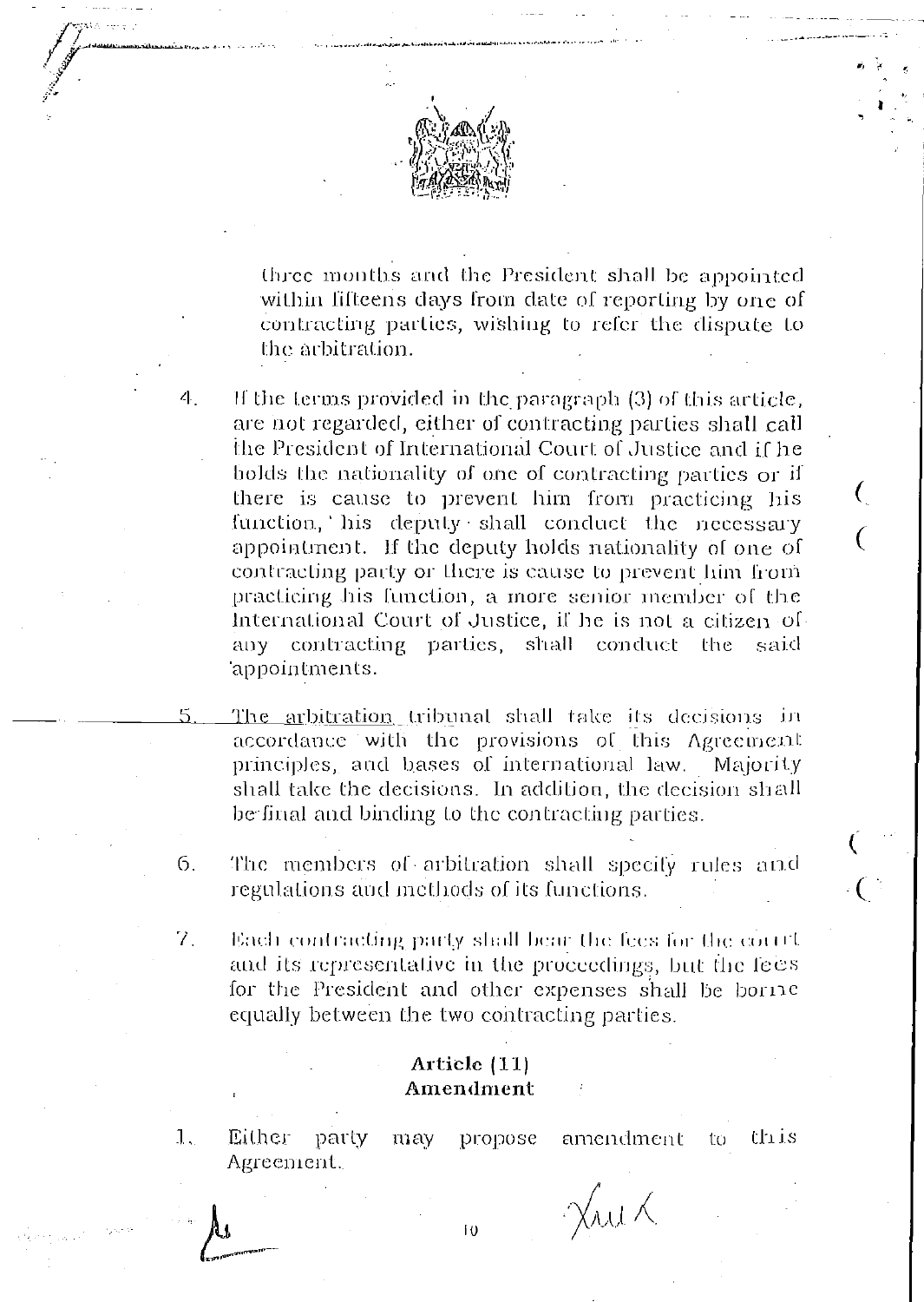

 $2.$ Such proposal shall be in writing and shall be conveyed to the other through diplomatic channels and shall enter into force upon consent by the other party.

#### Article  $(12)$

1. This Agreement is subject to approval in accordance with applicable legal procedures in both countries and it shall enter into force on the date of exchanging the approval documents.

2. This agreement shall be valid for ten years from the date of entry into force and thereafter it shall be renewable automatically for similar periods unless either party notifies the other party in writing of its intention to terminate or amend it one year prior to ехрігу.

In Witness Whereof the undersigned being duly authorized by their respective Governments have signed this Agreement.

 $\mathcal{A}$ 

Arabic and English languages both texts – being equally authentic.

For.

#### $For:$

The Government of the Republic of Kenya

The Great Socialist People's Libyan Arab Jamuniva

Hon. Mukhisa Kituyi, EGH/WGF Minister for Trade & Industry

Dr. Ali A. Elisaue **Secretary of the General** People's Committee for Economy Trade & Investment

 $\mathbf{H}$